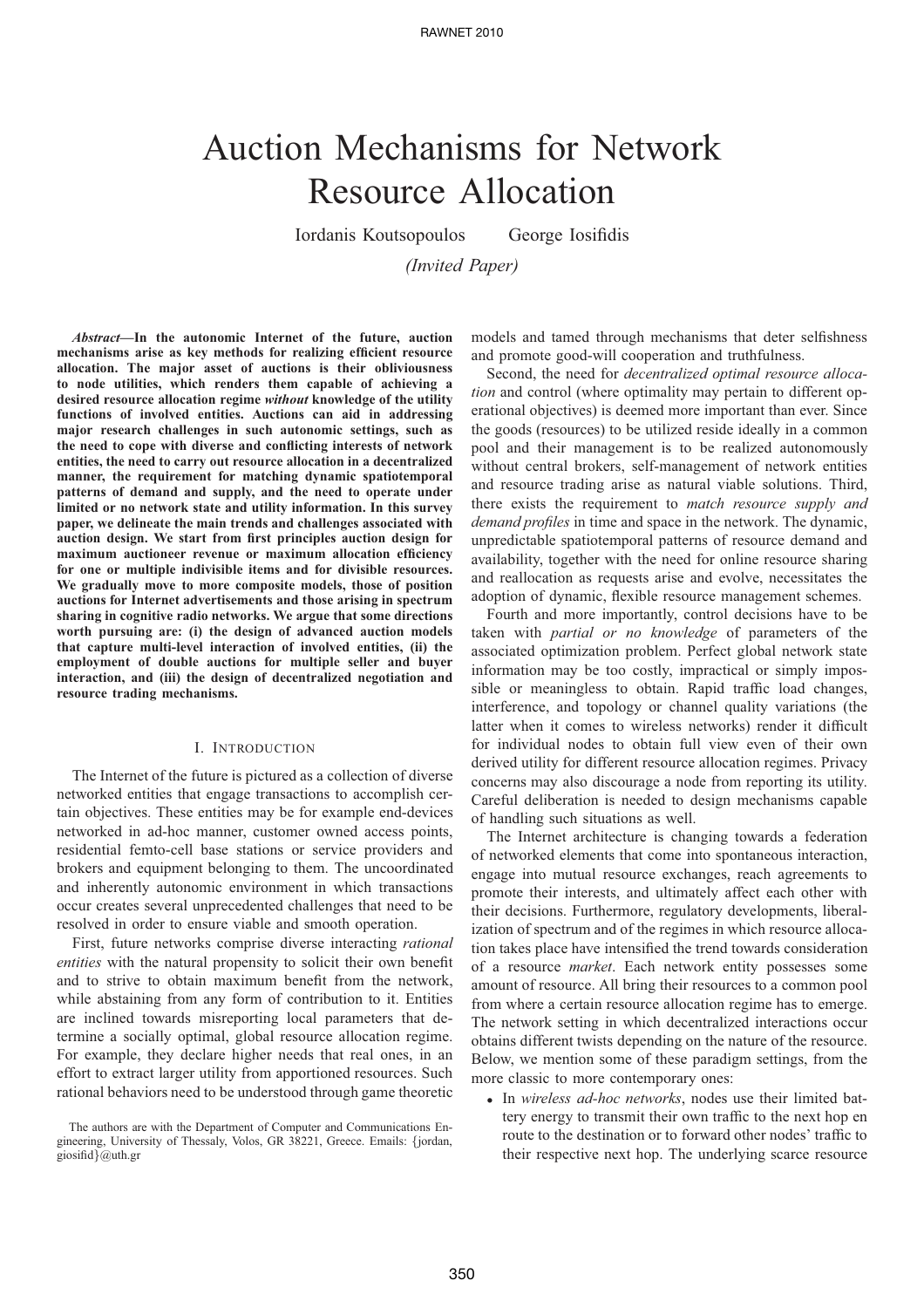is energy and/or bandwidth, and the goal is to enforce a cooperation regime such that the total incurred cost in terms of energy or bandwidth consumption is minimized.

- In *wireless interference-limited regimes*, each user has a utility that is a function of received Signal-to-Interference plus Noise Ratio (SINR). The good to be allocated is transmit power, and this determines utility through mutual coupling due to interference. The objective is to reach a socially optimal objective.
- In *peer-to-peer networks*, peers exchange content over network overlays. The resource to be traded is the bandwidth of the link that connects the peer to the backbone, or equivalently the peer service time. Peers allocate their access link bandwidth either to their own downloads from others or to other peers that upload content from them. The goal is to achieve a network operating point that maximizes social welfare.
- In *disruption-tolerant (DT) or intermittently connected networks*, nodes store content in cases of interrupted connectivity and transmit it when link conditions allow it. The resource may be the cache memory for shortterm storage, or the disk space for longer-term storage. Nodes need to decide how to allocate storage space to sporadically arising requests. The objective is to maximize utility or minimize delay in end-to-end data transfer.
- In *cognitive radio (CR) networks*, spectrum chunks need to be judiciously allocated among licensed primary providers or users, and secondary, unlicensed providers and users. The objectives may be to maximize revenue of primary providers or to reach a socially optimal spectrum allocation regime with high spectrum utilization.
- In *virtual server configurations*, the bottleneck resource is CPU. The problem is to migrate application processes from servers on which they physically run to virtual machines on other servers to improve overall server utilization. Virtual machines offer flexibility in hosting multiple processes on the same server but they consume CPU.
- In *distributed data centers*, data center storage space is again the critical resource to be shared among competing agents, but at a larger scale than in the DT example above.

Auction mechanisms migrated from economics and have been applied recently in network resource allocation [1], [2], [3, Ch.14]. The objectives range from revenue maximization for the auctioneer to social welfare maximization for the entities to which resources are allocated. Auction mechanisms start with a bidding from buyers, which is then mapped by the auctioneer to an allocation of good and a payment for each buyer. What makes auctions particularly attractive is that they are oblivious to individual buyer valuations about the resources to be auctioned. This leads to their ability to achieve a desired resource allocation regime *without* knowledge of the utility functions of involved entities. In envisioned network settings where operation under partial information is expected to be the rule, auction models for agent interaction and competition have a serious asset over more traditional market methods

such as pricing. Auctions can aid in addressing major research challenges, such as the need to cope with diverse and conflicting interests of network entities, the need to carry out resource allocation in a decentralized manner, the requirement for matching the dynamic spatiotemporal patterns of demand and supply in a network, and the need to operate under limited or no network state and node utility information.

In this survey paper, we attempt to delineate the main trends and challenges associated with auction design. In section II, we start from first principles auction design for maximum auctioneer revenue or maximum allocation efficiency for the case of one item. In section III we review multiple indivisible items and divisible resources. We gradually move to more composite auction models, namely those encountered in position auctions for internet advertisements (section IV) and those arising in spectrum sharing in cognitive radio networks (section V). In section VI we argue that some directions worth pursuing are: (i) the design of advanced auction models that capture multi-level interaction and dependence of involved entities, (ii) the employment of double auctions that model multiple seller and buyer interaction, and (iii) the design of decentralized negotiation and resource trading mechanisms.

## II. SINGLE-ITEM AUCTIONS

In the simplest auction, there exists a seller that wants to sell one indivisible item and  $N$  rational potential buyers that bid to acquire the item, aiming at maximizing net payoff. Each bidder knows only his own valuation of the item and not those of others. Knowledge of other bidders valuations during the auction does not change the value of the item for a bidder. This model is one of *private values*. We consider the class of *standard auctions* where the item is given to the highest bidder.

The open ascending price or *English* auction is the most popular one. The auctioneer starts by announcing a low price and keeps increasing it in small steps as long as there are at least two interested bidders. The auction stops if there is only one bidder. In another variant, bidders progressively increase bid offers. The auction ends when only one bidder remains. That bidder wins the item, and he pays an amount equal to the price at which the second-last bidder dropped out. In the *Dutch* auction, the auctioneer starts by announcing a very high price at which none of the buyers is interested. He then progressively lowers the price until some bidder declares he is interested. That bidder wins the item at that price.

Consider now sealed-bid auctions in which a bidder does not see bids of others. In the sealed-bid *first price* auction, bidders submit bids in sealed envelopes. The buyer with the highest bid wins the item and pays the amount he bid. The sealed-bid *second price* (or Vickrey [4]) auction is similar, except that the highest bidder pays the second-highest bid. Under private values, the open Dutch auction is equivalent to the sealed-bid first price auction: bidding an amount in a first-price sealed-bid auction is the same as offering to buy at that amount in a Dutch auction provided the item is still available. An equivalence relationship holds also between the open English auction and the second-price sealed-bid auction [2].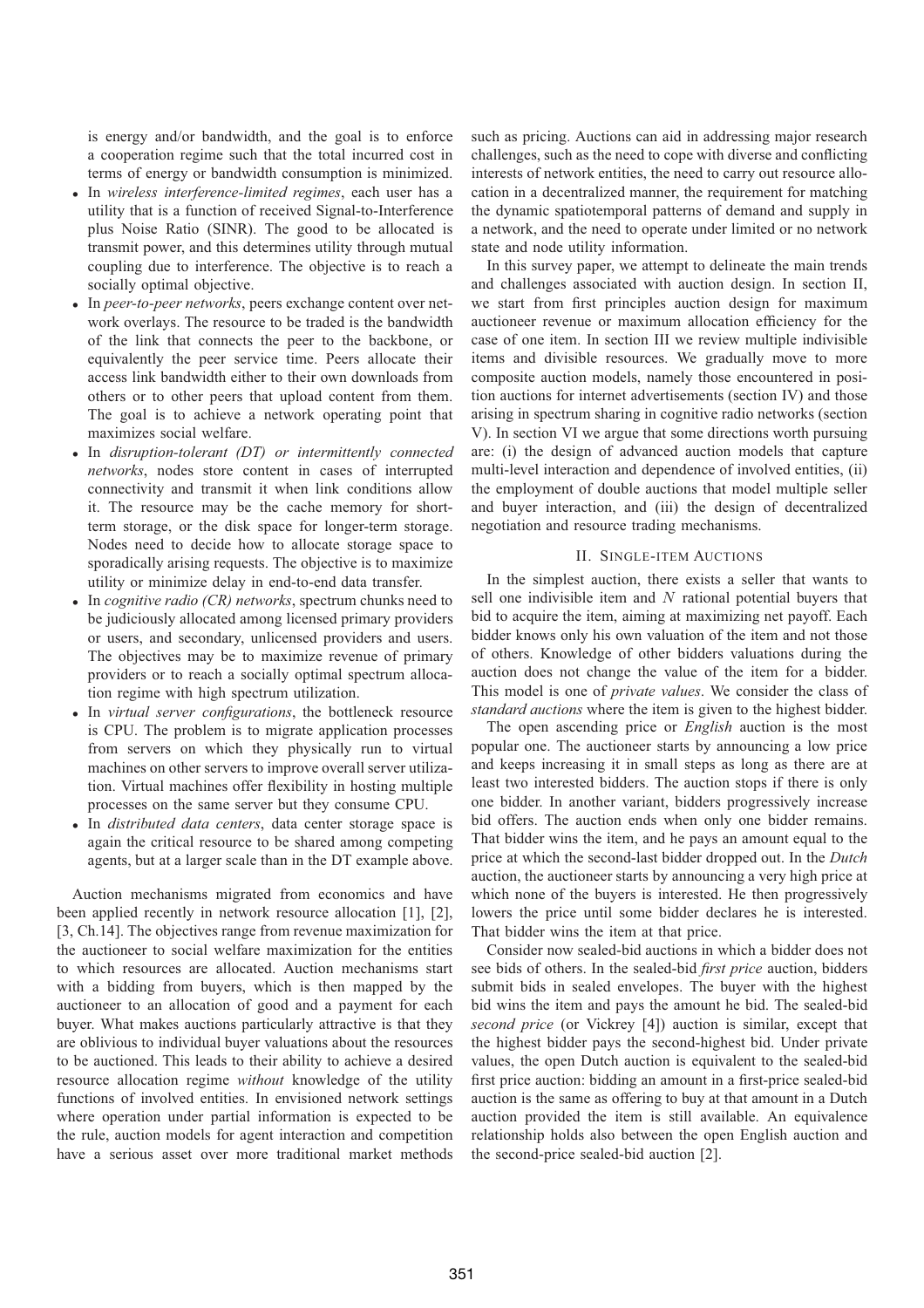The *Vickrey* auction has the desirable property that each bidder has no incentive not to bid its true valuation for the item. In other words, each bidder gains by truthfully declaring its true valuation for the item. To understand why this is true, consider bidder  $i$  with item valuation  $u_i$ . Let  $b$  denote the highest competing bid of others. Suppose first that  $b < u_i$ . If bidder i bids  $b_i = u_i$ , he wins with net payoff  $u_i - b > 0$ . He does not want to bid  $b_i > u_i$ , as then he wins but with negative net payoff. On the other hand, if his bid  $b_i < u_i$  he reduces the chances of winning the auction and does not affect his net payoff if he wins (which is again  $u_i - b$ ). So on average he reduces expected payoff. Now suppose  $b > u_i$ . If i's bid is  $b_i < u_i$  he does not win (payoff zero), while if  $b_i > u_i$  bidder i may win the auction, but with net payoff  $u_i - b < 0$ . Thus again it is better to bid  $b_i = u_i$  to lose the auction and have net payoff zero. Finally, if  $b = u_i$ , bidding  $b_i = u_i$  does not make a difference from  $b_i > u_i$  or  $b_i < u_i$  (in all cases, net payoff is zero). Taking all into account, it is always to  $i$ 's benefit to bid  $b_i = u_i$  regardless of the competing strategies.

## *A. Revenue and efficiency for some basic single-item auctions*

Assume that each bidder  $i = 1, \ldots, N$  has valuation  $X_i$ for the item, where  $X_i$  is a random variable with cumulative distribution function (c.d.f)  $F(\cdot)$  and probability density function (p.d.f)  $f(\cdot)$ , which are common knowledge to all, together with number N. Valuations are independent random variables. Functions  $F(x) = Pr(X_i < x)$  and  $f(x) = F'(x)$  are the same for all  $i - 1$   $N$  and defined at some interval [0, w] same for all  $i = 1, \ldots, N$  and defined at some interval  $[0, w]$ . This model is called one of symmetric bidders. Let  $x_i$  denote the realization of each  $X_i$  and let  $b_i$  be the bid of i. Assume that bidders are risk-neutral (see section II.C for a definition of risk-neutrality). Each bidder aims at optimizing its net payoff by adopting a bidding strategy  $b_i(x_i)$ , with  $x_i \in [0, w]$ .

*1) Second-price Auctions:* The net payoff  $U_i(\cdot)$  of bidder i who participates in the auction with bid  $b_i$  is:

$$
\phi_i(x_i, b_i) = \begin{cases} x_i - \max_{j \neq i} b_j, & \text{if } b_i > \max_{j \neq i} b_j \\ 0, & \text{else.} \end{cases}
$$

It is optimal for each bidder to bid its valuation, i.e.  $b_i(x_i)$  =  $x_i$  [2]. Let us compute the expected payment by a bidder. Fix a winner, say *i*. Call  $X = X_i$  its random valuation, and let  $Y =$  $\max_{i \neq i} X_i$  be the second highest valuation (therefore, bid) that will be paid by i. Denote by  $G(\cdot)$  and  $g(\cdot)$  the c.d.f and p.d.f of Y. Suppose  $x$  is the winner valuation. We wish to compute the conditional p.d.f. of Y given that i wins,  $g(y | Y < X, X = x)$ .<br>The conditional c.d.f.  $G(y | x) = \Pr(Y \le y | Y < X, X = x)$ The conditional c.d.f.  $G(y | x) = \Pr(Y \le y | Y < X, X = x)$ <br>is  $\frac{\Pr(Y \le y)}{\Pr(Y < x)}$  if  $0 < y < x$ , and it is 1, if  $0 < x < y$ . Then,

$$
g(y | Y < X, X = x) = \frac{g(y)}{G(x)}, \ 0 < y < x. \tag{1}
$$

The conditional expected payment given that  $i$  wins is:

$$
\mathbb{E}[Y \mid Y < X, X = x] = \frac{1}{G(x)} \int_0^x y g(y) \, dy \, .
$$

The expected payment for valuation  $X = x$  is therefore,

$$
\mathbb{E}[Y \mid X = x] = \Pr(Y < x) \, \mathbb{E}[Y \mid Y < x] = \int_0^x y g(y) \, dy \tag{2}
$$

with  $g(y) = G'(y)$ ,  $G(y) = F^{N-1}(y)$ . One may also average<br>over randomness of valuations to obtain the total average over randomness of valuations to obtain the total average payment,  $\mathbb{E}[Y] = \int_0^w \mathbb{E}[Y | X = x] f(x) dx$ . Further, the total expected revenue of the seller is  $N \mathbb{E}[Y]$ expected revenue of the seller is  $N \mathbb{E}[Y]$ .

*2) First-price Auctions:* The net payoff of a bidder is:

$$
\phi_i(x_i, b_i) = \begin{cases} x_i - b_i, & \text{if } b_i > \max_{j \neq i} b_j \\ 0, & \text{else.} \end{cases}
$$

In [2, Proposition 2.2] it is shown that the optimal symmetric bidding strategy is  $b(x) = \mathbb{E}[Y | Y < X, X = x]$ , where  $Y = \max_{j \neq i} X_j$  as before. The expected payment to the seller for given winner valuation  $X = x$ , is  $\Pr(Y < x) \mathbb{E}[Y | Y \leq x]$  $X, X = x$ . This is equal to the expected payment for the second-price auction in (2). The same holds for the expected revenue to the seller.

It can be shown that the total expected revenue is equal to the expectation of the second highest valuation for both the firstand the second-price auction. This is known as the *Revenue Equivalence* principle and holds only for risk-neutral bidders and seller, and independent private valuations.

#### *B. Auction design objectives*

A first meaningful criterion for performance assessment of auctions is the incurred auctioneer revenue. The auction should be designed so as to increase competition, inducing bidders to participate and submit high bids and increasing expected price at which the item is sold. Another criterion is *efficiency* of the auction. For one item, this is equivalent to allocating it to the buyer who values it most. This instance arises when a governmental institution auctions a public good, and it is sought to allocate it to the most appropriate bidder. For multiple indivisible goods or one divisible good, efficiency is equivalent to maximizing social welfare incurred by the allocation. Maximizing auctioneer revenue while achieving high efficiency of the allocation may be conflicting objectives [5].

A method to increase revenue is the adoption of a *reserve price*, namely a minimum (publicly announced) price at which the item is sold. One may counterbalance the risk of not selling the item with the higher and the payment if the item is sold to compute the optimal reserve price that maximizes expected revenue [2, Ch.2.5]. It can be shown that the expected gain from setting a small reserve price exceeds expected loss. However, one should keep in mind that any effort to maximize revenue may have undesired effect on allocation efficiency.

For many indivisible goods or one divisible good, fairness is another objective, which is related to certain properties of the vector of allocated quantities or the vector of obtained utilities. Other auction design objectives are promotion of truthful reporting of bidder valuations, bidder attraction, discouragement of collusion and simplicity of mechanism [6, Ch.3].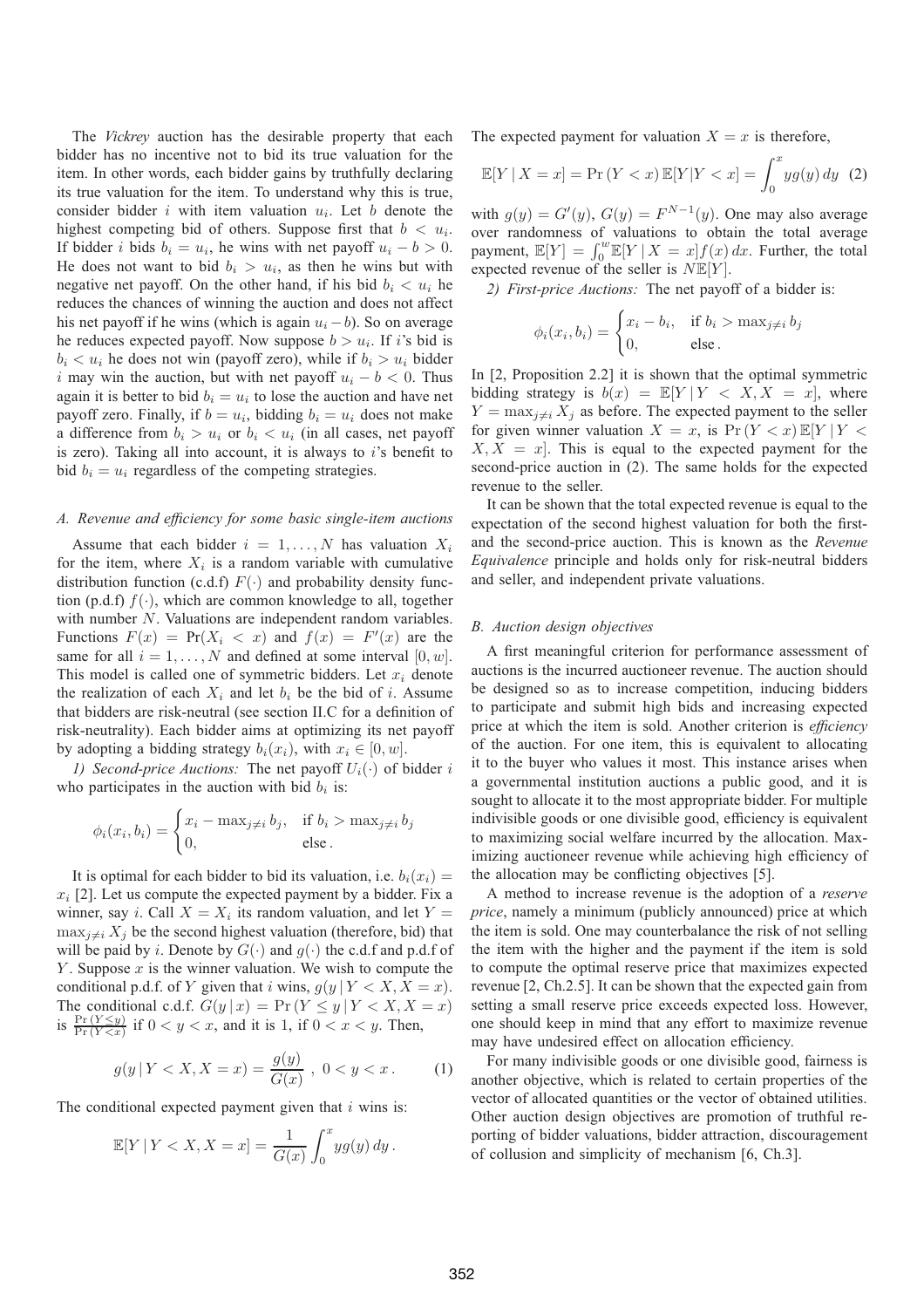## *C. Some auction classification*

*1) Private versus interdependent values:* In an auction with *private values*, each bidder knows its own valuation of the item, but he does not know those of other bidders. If a statistical model for valuations is used in an auction with private values, a bidder knows the probability distribution of his own valuation and of valuations of others. In any case, knowledge to a bidder about other bidders' valuations does not affect his own. In auctions of *interdependent values*, each bidder may have full or partial information about its own valuation of the item, however this valuation can be affected by information available to other bidders. A special case is the *common value* model, where the unknown valuation is common for all bidders.

*2) Risk-averse versus risk-neutral seller and/or bidders:* A seller (or bidder) is *risk-averse* if its utility function  $U(\cdot)$  is concave. Assume that a seller runs the auction  $K$  times. Say at the *i*-th time, the item is sold at price (bidder payment)  $p_i$  and the utility to the seller is  $U(p_i)$ . Risk averseness in its simplest form means that:

$$
\frac{1}{K} \sum_{i=1}^{K} U(p_i) \le U\left(\frac{1}{K} \sum_{i=1}^{K} p_i\right).
$$
 (3)

That is, the average utility from repeating the auction  $N$ times (and possibly with different payments) is *less* than the total utility derived with the average payment at all auctions. Namely, payment variability around the mean payment reduces derived utility. A risk-averse seller prefers an auction with more balanced payments, even if this leads to smaller average payments. Similarly, a bidder is risk-averse if its average utility of the difference between valuation and the bid is less than the utility of the difference between the valuation and average bid. If v is the item valuation (assumed to be fixed),  $b_i$  are his bids at different auctions times i, and  $U(\cdot)$  is the utility function, risk-averseness means,

$$
\frac{1}{K} \sum_{i=1}^{K} U(v - b_i) \le U(v - \frac{1}{N} \sum_{i=1}^{K} b_i).
$$
 (4)

A risk-averse bidder prefers to have small average net gains (and thus to bid high on average), rather than having variable net gains (and thus bids). He prefers to win more frequently by bidding high even if his average net gain is smaller.

On the other hand, a seller (or bidder) is *risk-neutral* if its utility function is linear. Then (3) and (4) hold with equality, and variability around the mean does not reduce utility. A first-price auction among risk-averse bidders leads to higher expected revenue for the seller than a second-price auction. First-price auctions are more preferable for risk-averse sellers as well [2, Ch.4.1].

Other variants also exist, depending on whether bidders have budget constraints or not, and whether the distributions of bidders' valuations are correlated (affiliated) or independent.

# III. MULTIPLE OBJECT AUCTIONS

In multiple object auctions, multiple items are to be sold. These auctions are classified as *homogeneous* (or *multi-unit*) and *heterogeneous*, depending on whether items are units of the same good, or they are different goods. Homogeneous auctions may be *uniform-price* or *discriminatory-price* ones, depending on whether identical items are sold at the same price or not for different bidders. If items are auctioned one at a time as singleitem auctions, the auction is called *sequential*. If all items are sold simultaneously, the auction is called *simultaneous*. Finally, auctions are *individual* if bidders can bid only at one item, and *combinatorial* if bids are allowed to combinations of items [3, Ch.14.2]. Here, we focus on homogeneous auctions.

#### *A. Homogeneous sealed-bid Multi-unit auctions*

Consider a simultaneous auction of  $K$  identical items to  $N$ bidders. Bidders submit bids for acquiring one or more items. Each bidder i submits a bid vector  $\mathbf{b}^i = (b_1^i, b_2^i, \dots, b_K^i)$ , such that  $b^i > b^i > b^i$  where  $b^i$  is the amount i is willing that  $b_1^i \geq b_2^i \geq \ldots \geq b_K^i$ , where  $b_1^i$  is the amount i is willing to pay for receiving one item,  $b_2^i$  is the additional amount he is willing to pay for obtaining two units, and so on. Hence, the total amount that bidder  $i$  is willing to pay for obtaining  $M \leq K$  items is  $\sum_{j=1}^{M} b_j^i$ .

*1) Discriminatory-price auction:* In discriminatory-price auctions, the allocation is as follows. Bids  $\mathbf{b}^i$ ,  $i = 1, \ldots, N$  are ordered in decreasing order. The K highest bids (K, of which ordered in decreasing order. The K highest bids  $(K<sub>i</sub>$  of which refer to bidder  $i$ ) are selected, and the  $K$  items are allocated so that bidder i obtains  $K_i$  of them. Each bidder i pays an amount equal to the sum of his bids that are deemed to be winning,  $\sum_{j=1}^{K_i} b_j^i$ . Each item is sold at different price.

*2) Uniform-price auction:* In uniform-price auctions, all K items are sold at a single price (the market clearing price) so that the total demand is equal to total supply. First, the number of items  $K_i$  that bidder i wins is computed as follows. For each bidder i with bid vector  $\mathbf{b}^i$  (bids in decreasing order), let **c**−<sup>i</sup> be the K-vector of competing bids for i. This is the vector of the highest  $K$  bids out of the bids of bidders other than i, arranged in decreasing order. Bidder i gets  $K_i$  items if its highest bid exceeds the lowest of the competing ones, the second highest bid exceeds the second lowest of competing ones, and so on until the  $K_i$ -th highest bid, but this does not hold for the  $(K<sub>i</sub> + 1)$ -th highest bid. The market clearing price turns out to be the highest losing bid over all bidders,  $p =$  $\max_i b_{\tilde{K}_i+1}^i$ . Note that for  $K = 1$ , the uniform-price auction reduces to the second-price sealed-bid auction.

*3) Vickey auction:* In the Vickrey sealed-bid multi-unit auction, the method to determine the number of items  $K_i$  each bidder will obtain is the one above for uniform-price auction. A bidder who wins  $\tilde{K}_i$  units pays the sum of the  $\tilde{K}_i$  highest *losing* bids in  $c^{-i}$ . These are found by removing winning bids of other bidders from  $c^{-i}$  and selecting the  $K_i$  remaining ones. It can be seen that the amount that bidder  $i$  pays is equal to the *externality* it causes to other bidders. The externality in this case is the additional amount that other bidders would pay in the allocation, had bidder  $i$  been absent.

## *B. Auctions for a divisible resource*

Multi-unit auction models also capture auctions of a single divisible good. Each bidder  $i$  submits a continuous bid function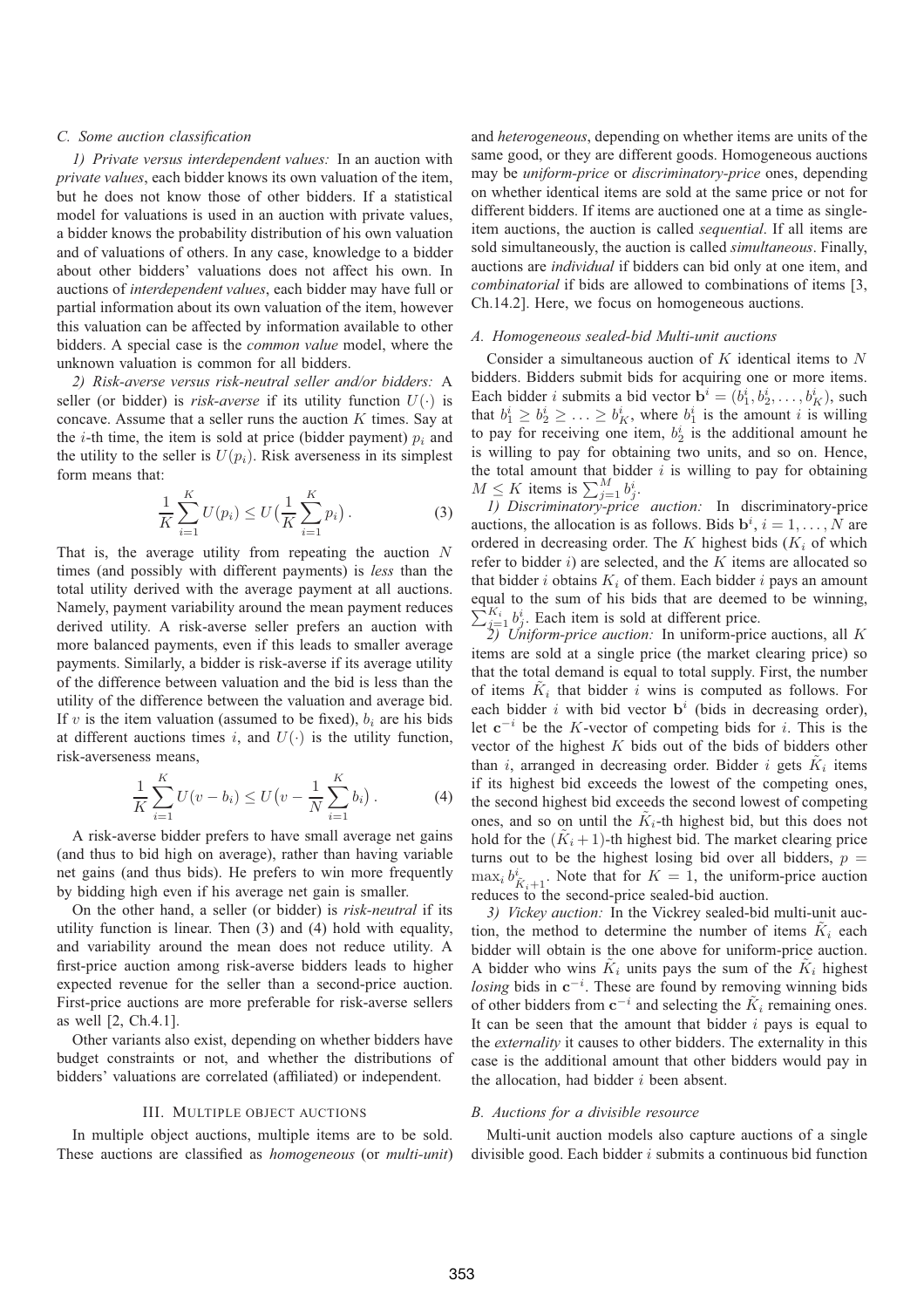$b_i(x)$  that indicates the amount he is willing to pay for resource amount x. Such a scenario is encountered in network resource sharing, where the good may be link bandwidth, power, energy or another type of resource.

An amount  $C$  of divisible resource is to be allocated among  $N$  users. Each user  $i$  is characterized by a strictly concave, increasing, continuous differentiable utility function  $U_i(\cdot)$  which is only privately known to him but unknown to the allocation controller. Let  $x_i$  be the amount of good allocated to user i and  $\mathbf{x} = (x_1, \dots, x_N)$  be an allocation vector. The social welfare maximization (SWM) problem is:

$$
\max_{\mathbf{x} \ge \mathbf{0}} \sum_{i=1}^{N} U_i(x_i) \tag{5}
$$

subject to:

$$
\sum_{i=1}^{N} x_i = C.
$$
\n(6)

If utility functions were known to the controller, the KKT conditions would give the necessary and sufficient conditions for the optimal allocation,  $U_i'(x_i^*) = \lambda^*$  if  $x_i^* > 0$ , and  $U_i'(0) < \lambda^*$  if  $x_i = 0$  for  $i = 1$  N, where  $\lambda^*$  is the  $U_i'(0) \leq \lambda^*$  if  $x_i = 0$ , for  $i = 1, ..., N$ , where  $\lambda^*$  is the optimal I agrange multiplier for (6). Without loss of generality optimal Lagrange multiplier for (6). Without loss of generality, assume  $U_i(0) \rightarrow -\infty$ , so that  $x_i^* > 0$ .<br> *L* Kelly machanism: Assume that

*1) Kelly mechanism:* Assume that the controller does not know utility functions  $U_i(\cdot)$  but aims at socially optimal allocation. Consider the class of allocation mechanisms where each user submits a bid  $b_i \geq 0$  for the amount he is willing to pay and is charged according to function  $c(\cdot)$ . The amount of allocated good,  $x_i(b_i)$  is a function of their bid. Specifically, let  $x_i(b_i) = b_i/\lambda$ , where  $\lambda$  is a price per unit of resource. We assume users are *price takers*, namely they do not consider the impact of their bid on the charge function  $c(\cdot)$ . It is reasonable to assume that each user is rational and casts his bid so as to maximize his net benefit,  $U_i(x_i(b_i)) - c(b_i)$ , namely his bid should satisfy:

$$
U'_{i}(x_{i}^{*})\frac{1}{\tilde{\lambda}} - c'(\tilde{b}_{i}) = 0.
$$
 (7)

Suppose the controller obtains bids  $\tilde{b}_i$  and makes the allocation according to the solution of the following problem (P):

$$
\max_{\mathbf{x}\geq\mathbf{0}}\sum_{i=1}^{N}\tilde{b}_{i}\log x_{i},\tag{8}
$$

subject to  $\sum_{i=1}^{N} x_i = C$ , and  $x_i \ge 0$ ,  $i = 1, ..., N$ . The KKT conditions for this problem give:

$$
\frac{\tilde{b}_i}{\tilde{x}_i} = \tilde{\lambda},\tag{9}
$$

where  $\tilde{\lambda}$ ,  $\tilde{\mathbf{x}}$ , is the optimal Lagrange multiplier and the optimal solution respectively of (P). The goal is to equalize the solutions of optimization problems (SWM) and (P). It turns out that if each user is charged according to  $c(b_i) = b_i$ , then from (7), (9) it is  $\lambda^* = \tilde{\lambda}$  and  $x_i^* = \tilde{x}_i$ , which gives  $\tilde{b}_i = x_i^* U'(x_i^*)$ .

Since the optimal solution to (P) should satisfy  $\sum_{i=1}^{N} \tilde{x}_i =$ <br>by using (0) we get  $\tilde{\lambda} = \lambda^* = \frac{1}{N} \sum_{i=1}^{N} \tilde{h}_i$ . This is the market C, by using (9) we get  $\tilde{\lambda} = \lambda^* = \frac{1}{C} \sum_{i=1}^N \tilde{b}_i$ . This is the market clearing price, set by the controller Eurthermore clearing price, set by the controller. Furthermore,

$$
\tilde{x}_i = \frac{\tilde{b}_i}{\sum_{i=1}^N \tilde{b}_i} C,\tag{10}
$$

namely the allocated amount to each user is proportional to its bid [7]. Therefore, socially optimal resource allocation can be achieved by bidding (where each user's bid is a single number), and an appropriate charging scheme.

Kelly *et.al.* proposed this mechanism and showed that the problem above can be solved in a decentralized fashion [8]. The market clearing price  $\lambda^{(n)}$  is iteratively computed at each step *n* by the auctioneer according to a standard dual algorithm. Essentially, it is increased or decreased, depending on whether the instantaneous allocation exceeds  $C$  or not. Then, each user adjusts its bid according to  $U_i'(\frac{b_i}{\lambda^{(n)}}) = \lambda^{(n)}$ . The dual<br>price undate together with the user response converges to the price update together with the user response converges to the optimal solution of the network utility maximization problem. This algorithm is a distributed implementation of the bidding mechanism. The moral of the story is that for price-taking users, one-dimensional bids and appropriate charging lead to efficient allocation.

*2) Vickrey-Clark-Groves (VCG) mechanism:* Consider now achieving an efficient allocation if users are *price-anticipating*, namely they strategically adapt their bid by taking into account its impact on the price so that they maximize net profit. In that case, a game interaction emerges with certain efficiency loss. The setup is the same as the one above, and each user chooses his bid to maximize the quantity:

$$
U_i\left(\frac{b_i}{\sum_{j=1}^N b_i}C\right) - b_i.
$$
 (11)

Notice that now user  $i$  explicitly understands that the price,  $\frac{1}{C} \sum_{i=1}^{N} b_i$  depends also on its own bid  $b_i$ . A mechanism that guarantees an efficient allocation for selfish, price-anticipating users is the Vickrey-Clarke-Groves (VCG) mechanism [9],[10]. This is a generalization of the Vickrey mechanism for single item auctions. Here, the compromise is that the auctioneer requests each user to *reveal* its utility function. In the VCG mechanism, the amount charged to each user  $i$  is the externality it causes to others. This is the total utility reduction caused by i to all other users, and it is computed as follows. Let **x**<sup>∗</sup> be the optimal solution to (SWM) problem, and let  $\bar{x}$  be the optimal solution to the (SWM) problem *without* considering the effect of user *i*, namely to problem  $\max_{\mathbf{x}} \sum_{j \neq i}^{N} U_j(x_j)$ , such that  $\sum_{j \neq i}^{N} x_j = C$ . The charge to user *i* is:

$$
p_i = \sum_{j \neq i}^{N} U_j(\bar{x}_j) - \sum_{j \neq i}^{N} U_j(x_j^*).
$$
 (12)

In the VCG mechanism, declaration of the true utility function  $U_i(\cdot)$  is the best strategy for each user [11, Ch.6]. Namely, a user i cannot do better by misreporting its utility function.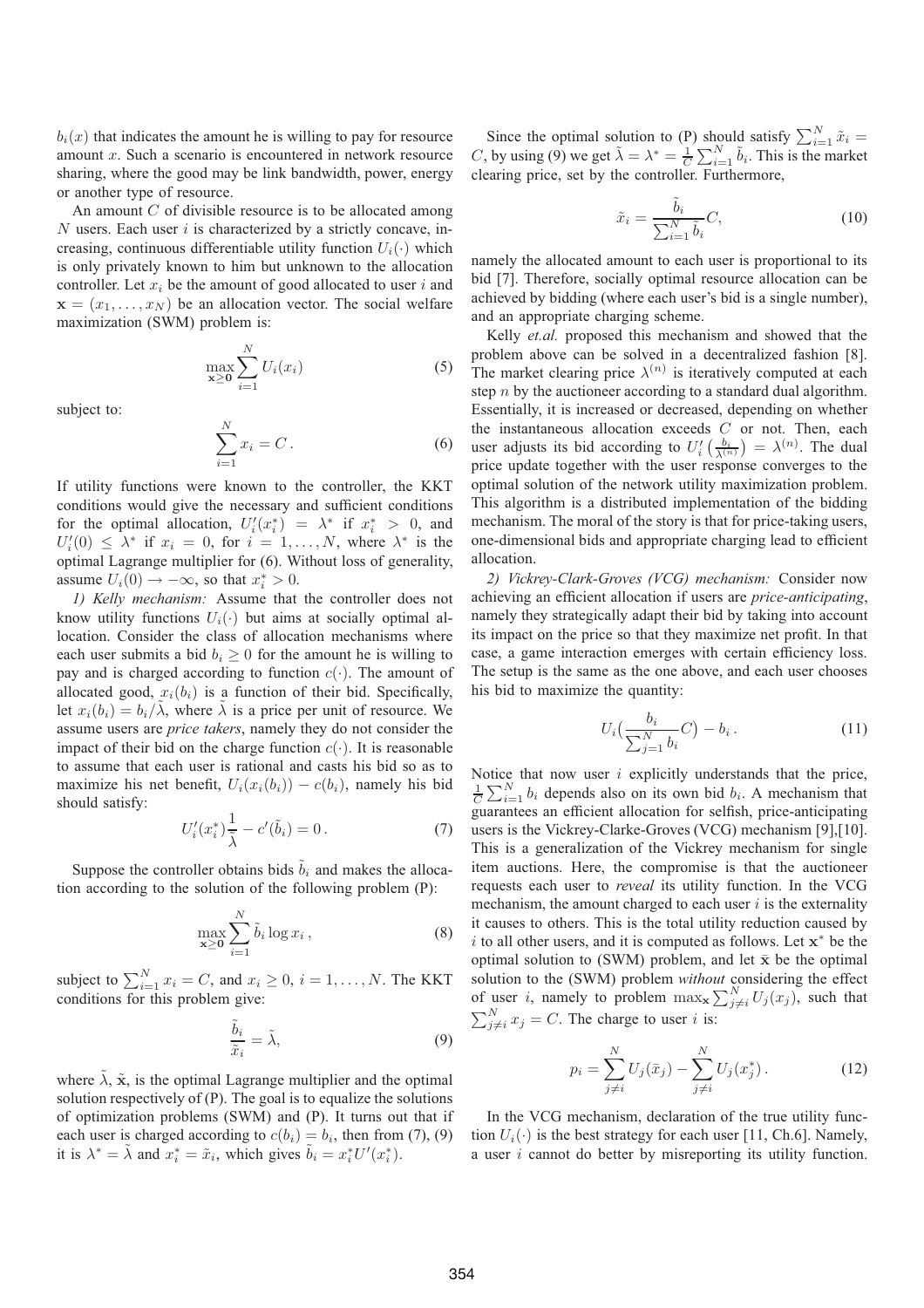To see this, observe that the net profit for a user  $i$  that declares its true utility function is,

$$
U_i(x_i^*) - p_i = \sum_{i=1}^N U_i(x_i^*) - \sum_{j \neq i} U_j(\bar{x}_j).
$$
 (13)

Suppose now that user  $i$  misreported its utility function and declared it as  $U_i(\cdot)$  in an effort to get more profit. In that case, there would be a different solution (call it  $\tilde{x}$ ) to the (SWM) problem, and the profit of user i would be

$$
U_i(\tilde{x}_i) - \tilde{p}_i = \sum_{i=1}^{N} U_i(\tilde{x}_i) - \sum_{j \neq i} U_j(\bar{x}_j).
$$
 (14)

If truthful reporting of utility were not optimal, (14) should exceed (13), which would mean  $\sum_{i=1}^{N} U_i(\tilde{x}_i) > \sum_{i=1}^{N} U_i(x_i^*)$ .<br>This contradicts the fact that **x**<sup>\*</sup> is the optimal solution of the (SWM) problem. Thus, truthful reporting is optimal under VCG. The VCG mechanism leads to efficient allocation. Its clear drawback is that each user needs to submit to the auctioneer its entire utility function, namely an infinitely dimensional vector, which renders the mechanism quite complex and burdensome in terms of information exchange.

## *C. Other related work*

For price-taking users, the work [12] introduced an auction mechanism for efficient capacity allocation to network flows. Users submit bids, they receive a resource amount that is proportional to their bid and they pay an amount equal to their bid. The authors show existence of Nash equilibrium and propose decentralized bidding mechanisms that converge to the equilibrium. On the other hand, for price anticipating users that strategically adapt their bid, a game interaction emerges with efficiency loss (price of anarchy) at most 25% [13].

The implementation of VCG-like auctions has become a central research topic. Various studies seek to overcome the difficulty by proposing a combination of VCG and the proportional allocation method. In the work [14], which was generalized in [15], the authors propose a class of one-dimensional bid and proportional allocation methods which lead to a unique efficient Nash equilibrium for the case of one divisible good. In [16], [17], users submit one-dimensional bids and are charged according to the rules of the VCG scheme. Specifically, in [16], a family of surrogate functions are used by the auctioneer, which play a role similar to that of  $\sum_i b_i \log x_i$  in the Kelly<br>mechanism. Efficiency of equilibrium is proved to the expense mechanism. Efficiency of equilibrium is proved, to the expense of losing the truthful reporting incentive of users. In other works [18], [19], two-dimensional bids (a per-unit price and the maximum amount of resource the user is willing to buy) are submitted. The charging is performed as in VCG auctions, and the allocation is according to the total utility maximization problem. Some works generalize these mechanisms for multiple divisible goods, each of which may stand for link bandwidth in a network. Each user requires bandwidth on a set of links that constitute its path [20], [21]. In the work [22], simultaneous multi-unit Dutch auctions are run for each link, and the charging is made according to the VCG mechanism.

## IV. SPONSORED SEARCH AUCTIONS

We now consider internet advertising (ad) auctions, initiated by web search engines. The terms "keyword" or "sponsored search" auctions are also coined. Here, bidders are advertisers who wish to have the advertisement of their enterprise appear on a user's search results screen after the user types a related keyword. When they register their ad with the search engine, they provide keywords related to their ad. Following a keyword search by an internet user, the system finds a set of ads with keywords that match the user query. Advertisements appear in the search results as a ranked list. The user clicks on an advertisement and it is taken to the advertiser's website. The advertiser then pays the search engine company for guiding the user to its web page. Advertisement positions (ranked slots) on search results are clearly of high importance to advertisements; the higher the ad is displayed on the list, the more probable it is that it will be clicked by the user, and the more likely it becomes that the advertiser will get some profit if the user buys the product or service. In ad auctions, ranked ad positions are auctioned to advertisers. An advertisement is considered successful if a user clicks on the respective ad link. Advertisers pay an amount each time a user clicks on their ad.

The underlying feature of previously presented auctions is that there exist two parties, the auctioneer and the bidders, who determine the rules of the auction. Bidders cast their bids, and the auctioneer determines the allocation of items and the payment. Clearly, ad auctions are different in that the auctioneer revenue and bidder payoff depend on a third entity, the internet user. Google, Yahoo! and other search engines auction advertising positions. Google [23] was the first to consider the dependency of position allocation and payment on user preferences.

Consider N advertisers who bid for  $K < N$  ad slots for a specific keyword. Let  $u_i$  be the value of the ad for advertiser  $i, i = 1, \ldots, N$ . Let  $b_i$  be the bid of advertiser i and  $p_i$  be the payment per click he will be charged. The auctioneer collects submitted bids and needs to decide which bidders will have their ads shown, in which order and the respective payments. Let  $c_{ij}$  denote the probability that the ad of advertiser i will be clicked by the user when in position  $j, j = 1, \ldots, K$ . This is also called click-through rate (CTR) and can be calculated by the search engine based on history statistics with various methods [24, Ch.3]. CTR depends on the ad of advertiser  $i$  and the position j and can be assumed to be  $c_{ij} = \alpha_i \beta_j$ , where  $\alpha_i$  an ad-dependent parameter, the per-ad CTR (the ratio of number of clicks received by the ad over the number of times the ad was displayed). It is  $\alpha_i = \sum_{j=1}^K c_{ij} y_{ij}$ , where  $y_{ij}$  is the probability that ad i is displayed in position i. Also  $\beta$ , is the probability that ad i is displayed in position j. Also,  $\beta_j$  is a position-dependent parameter, the per-position CTR. Higher ranked positions are more visible to users and attract attention more, so that  $\beta_1 > \ldots > \beta_K$ .

The auction goes as follows. Each advertiser  $i$  chooses a bid  $b_i$ . Ads of advertisers appear in ad slots in decreasing order of their weighted bid,  $b_i \alpha_i$ . The advertiser in the k-th position, say with weighted bid  $b_{(k)} \alpha_{(k)}$  pays a total amount equal to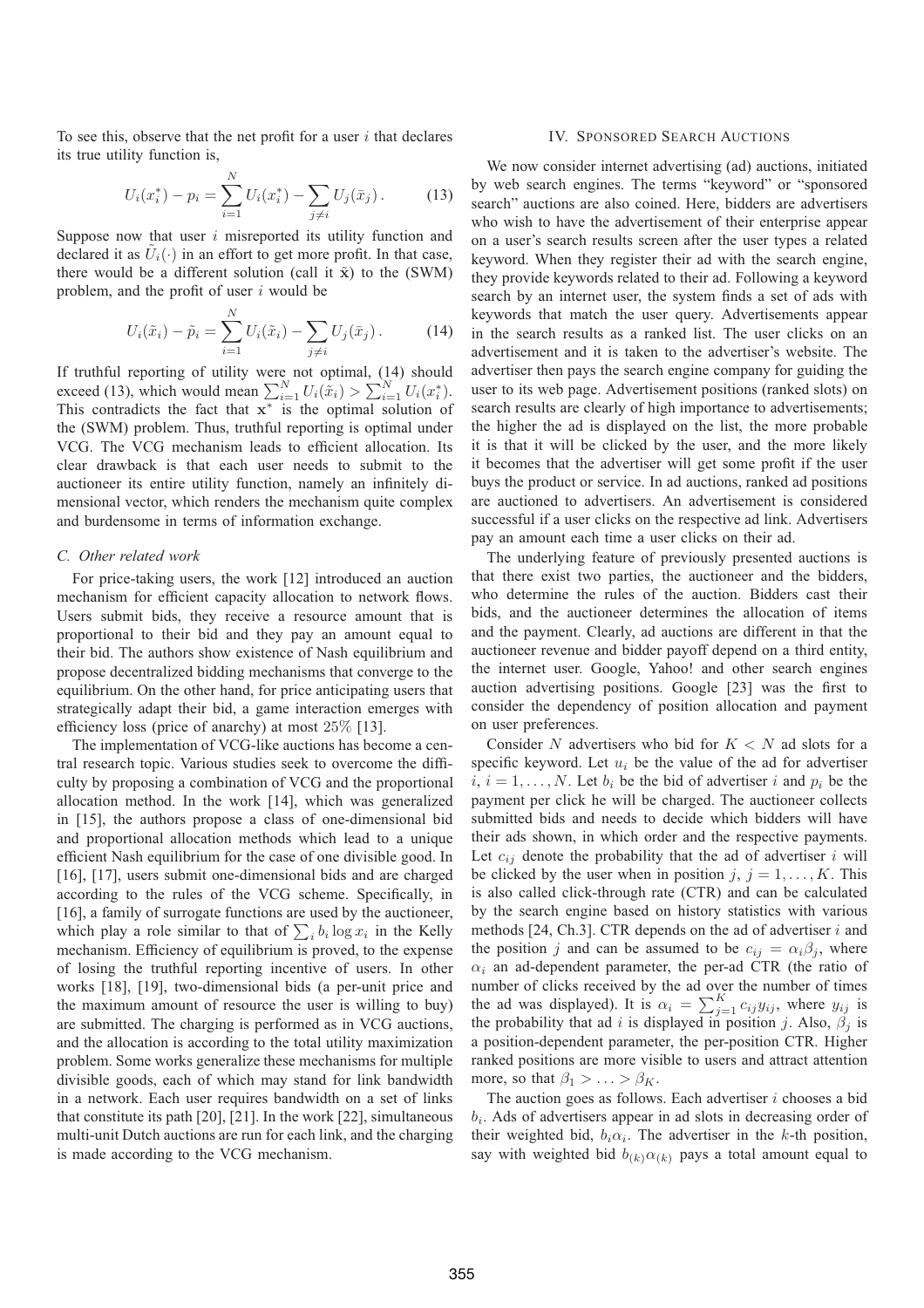the weighted bid of the advertiser in the next position  $k + 1$ , that is, total amount  $b_{(k+1)} \alpha_{(k+1)}$ . Hence, the amount paid per click is  $p_{(k)} = b_{(k+1)} \alpha_{(k+1)} / \alpha_{(k)}$ . The last ranked advertiser either pays a reserve price if  $N < K$  or the amount of bid of the first omitted advertiser if  $N > K$ . This payment rule is a generalization of the one in Vickrey auction for one item, generalized to the setting where a set of ranked items are sold. Thus, the auction is often referred as *Generalized Second Price* (GSP) auction [25], [26]. The position allocation rule naturally ranks bidders in a decreasing order of expected revenues.

The probability that a user will click on an ad is a key factor to consider. Otherwise, less attractive ads will be displayed, and small revenue for the auctioneer will be incurred. Assume that bidders are risk-neutral. The net payoff for advertiser  $i$  when his ad is displayed in position j is  $c_{ij} (u_i - p_i)$ , where  $p_i$  is the payment per click. From the perspective of the auctioneer, the problem is to find the position allocation that maximizes expected revenue [24]:

$$
\max_{\mathbf{X}} \sum_{i=1}^{N} \sum_{j=1}^{K} p_i c_{ij} x_{ij}
$$
 (15)

subject to  $\sum_{j=1}^{K} x_{ij} \leq 1$ , for  $i = 1, ..., N$ , and  $\sum_{i=1}^{N} x_{ij} = 1$  for  $i = 1$  K, where **X** is the  $N \times K$  assignment matrix for  $j = 1, \ldots, K$ , where **X** is the  $N \times K$  assignment matrix with  $x_{ij} = 1$  if the *i*-th advertiser is allotted position j, and  $x_{ij} = 0$  otherwise. If the auctioneer wants to maximize efficiency, he solves the assignment problem:

$$
\max_{\mathbf{X}} \sum_{i=1}^{N} \sum_{j=1}^{K} u_i c_{ij} x_{ij}
$$
 (16)

subject to the allocation constraints above. The auctioneer does not know valuations  $u_i$  and uses submitted bids, which may differ from valuations. For both revenue maximization and allocation efficiency, it is crucial to consider CTRs. The allocation of a slot does not generate utility for the advertiser and revenue for the auctioneer unless the ad link is clicked.

## *A. Other related work*

In the first ad auction by Overture, the payment scheme was the *Generalized First Price* (GFP) auction, where advertisers paid their bid. Soon it was realized that GFP is a non-truthful auction mechanism with unstable equilibria in terms of bidding strategies. GSP auctions were initially proposed by Google and also adopted by Yahoo!. GSP admit pure Nash equilibria but they do not have the desirable property of truthful declaration of valuation as the Vickrey auction does [25]. In [24, Ch. 3.8], it is shown that for risk-neutral users, the GSP auction produces the same expected revenue as VCG where payment is according to bidder externalities. In [27] the structure of payments of the GSP auction is exploited to show that finding the equilibrium position prices is closely related to finding a solution to the assignment problem [28] in a decentralized manner. In [29], a novel scheme termed the *laddered* auction ensures incentive compatibility and does not decrease revenue of the GSP auction under certain assumptions. A survey of static and dynamic aspects of position allocation is presented in [30, Ch.28].

## V. SPECTRUM AUCTIONS

Auctions are used for more than two decades now for licensing spectrum chunks [31]. Soon it was realized that there was a unbridged gap between increasing operator and user demands and the static spectrum supply. The latter led to serious spectrum underutilization in time and in spatial locations. The benefits of dynamic resource allocation actually manifested themselves first in dynamic channel allocation (DCA) schemes in cellular systems [32]. Instead of allocating a fixed set of channels (time slots or frequencies) to each cell and limit subscribers in that cell to these channels, all channels were brought in a common pool, and any user in any cell could be allocated any channel, provided that cochannel interference constraints were satisfied. DCA schemes could handle much larger load and could better control cell load variations than their fixed allocation counterparts.

Coexistence of wireless operators and services in overlapping spectrum bands brought dynamic spectrum access in stage [33]. Unused licensed spectrum bands of an operator are borrowed to others to match their high demands. In addition, license-exempt devices could opportunistically access unused licensed spectrum, owned by so called primary operators (POs). The latter gave rise to cognitive radio networks [34] and the IEEE 802.22 standard for underutilized TV spectrum. POs serve primary users and coordinate unused spectrum leasing to secondary operators (SOs). These in turn allocate spectrum to secondary users in their range. Recently, the concept of mobile virtual network (MVN) operators appeared. MVN operators serve their clientele with spectrum leased from primary operators. The goal is to improve spectrum utilization by allowing reselling and leasing of temporarily unoccupied spectrum.

Auctions are a promising solution for regulating spectrum allocation. The utility derived by an allocation for a certain entity is usually expressed in terms of transmission rate or delay. For spectrum allocation from a PO to SOs, the utility derived by the latter is difficult to estimate, since it depends on unpredictable demands, channel quality experienced by served users, or geographic range of the SO. The same problem arises if spectrum is auctioned by a SO to competing users. Time-varying demands and traffic loads, and interference from spectrum reuse makes it cumbersome to compute user utility.

Spectrum auctions substantially differ from conventional ones. First, spectrum can be *reused* by operators or users at sufficiently far locations. The auction should consider the spatial dimension and the fact that there may be many winners to which spectrum should be concurrently allocated. Spectrum reuse gives rise to *radio interference* due to mutual coupling of cochannel transmissions, and this in turn restricts the set of feasible channel allocations. Second, spectrum bands *differ* in terms of quality. Besides channel reuse, spectrum bands have different quality due to inherent frequency selectivity of the wireless channel, but also due to time-varying link quality and fading. Third, *heterogeneity* and *unpredictability* of user demands and mobility place additional challenges. Fourth, the *small-scale, online* fashion in which spectrum allocation needs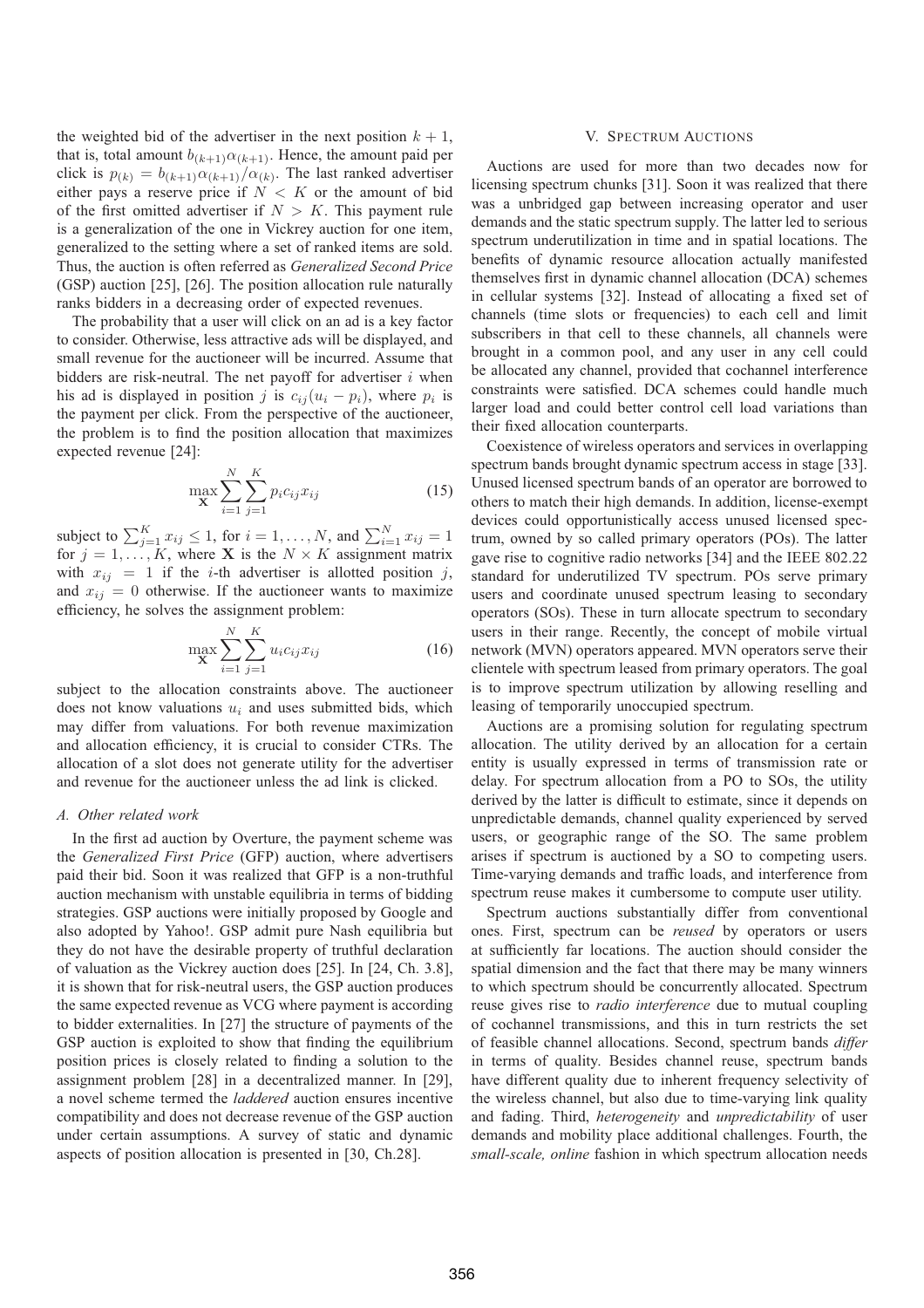to operate renders the machinery of bidding, allocation and payment a challenging task. Finally, there exists a wide range of methods for the allocation, each with its own assets. For example, spectrum can be divided in variable size bundles. There may be one or many auctioneers who may even compete. Or, spectrum may be exchanged with double auctions (see section VI.B for more).

### *A. Related work*

One of the first works on auctions for spectrum sharing amidst interference is [35]. Buyers are users that access a common band and transmit to a common receiver at the uplink. The controller auctions transmit power to transmitters so that a maximum total allowable received power constraint is satisfied, and potential primary transmission is not hindered. This latter constraint is similar to the allocation constraint  $\sum_i x_i = C$ <br>when allocating a divisible resource. This maximum received when allocating a divisible resource. This maximum received power is then allocated to users with an SINR or a power auction. An one-dimensional bidding method and a proportional power allocation achieve allocations close to those achieved by VCG auction. This work was extended in [36] for an interference channel with many transmitters and receivers. The method is clearly similar in spirit with that in [16]. In [37], sequential spectrum and power auctions are studied. At each round, the auctioneer considers each spectrum band and performs bandwidth auction by allocating different amounts to users in FDMA fashion or power auction by allocating transmit powers as in [35], [36]. The second price method is used. The worst-case efficiency loss due to selfish bidding is characterized for different utility functions.

In [38] a truthful, computationally managable auction for spectrum allocation is proposed, which overcomes the burden of NP-Completeness of optimal allocation. A channel allocation based on a ranked list of bids is implemented, together with a charging scheme that considers the most crucial bidder in one's neighborhood. It is shown that auctions such as VCG and second price ones lose the truthfulness property when used for spectrum allocation. In [39] the authors present a secondary spectrum market where POs lease unused spectrum to SOs to maximize their revenue. SOs place bids for different number of channels in different cells. A VCG-like mechanism is adopted with different reservation prices for SOs. The notion of virtual valuation is introduced and used as weighting factor in the objective function. This assumes knowledge of distributions of user valuations. The main contribution of [40] where many identical channels are auctioned, is that bidders express the desired spectrum quantity at each per-unit price by using continuous piece-wise linear demand curves.

In [41] spectrum is auctioned to networks that can be primary or secondary on different bands. Each network submits bids for primary or secondary rights on each channel based on perceived valuations for each channel and traffic demands. The regulator allocates primary and secondary rights to each network on each channel based on bids. The goal is to find a channel configuration that maximizes revenue or social welfare. The

authors reduce the allocation problem for maximizing revenue to a maximum weighted matching one, if at most one secondary network is allowed on each channel. For more general scenarios they show NP-Completeness. In [42], an auction model of one or more bands to secondary users (SUs) is studied. Each SU can choose if it will participate in the auction and can decide which channel to sense (in case of multiple ones). There exists a participation cost and a channel sensing cost. At each stage, an SU decides on its actions based on bidding history and instantaneous channel valuation. For multiple channels the equilibrium is to choose a channel with probability proportional to the regret of not having chosen that channel in the past.

Situations with many spectrum providers and consumers are best modeled by double auctions. The problem for an outside auctioneer is to determine winning sellers and the channels they sell, determine winning buyers, allocate channels from sellers to buyers and compute the prices to pay to sellers and charge to buyers. The authors in [43] propose a variant of the McAfee double auction model [44] that is amenable to spectrum reuse. The work is [45] assumes that sellers can coalesce to increase their profit and studies competition of buyers in such scenarios. An overview of game theoretic mechanism design methods for spectrum allocation, including auctions and double auctions is presented in [46].

## VI. FUTURE DIRECTIONS AND CHALLENGES

In the previous sections we described some basic auction models for resource allocation. The oftentimes diverse network architectural structures call for advanced auction models which capture salient features of the allocation problem. These features are not addressed by the traditional auction models described above. In this final section we outline some research directions on auction design which are worth pursuing.

# *A. Advanced auction models for resource allocation*

One of the important facets in resource allocation is *heterogeneity* of involved entities, often expressed through certain hierarchies. For example, in spectrum allocation in cognitive radio networks, there exists a primary operator (PO) with a license for some spectrum chunks that serve the needs of its customers. In order to increase revenue, the operator may wish to lease surplus spectrum, namely spectrum that is unutilized by its own customers. The primary operator initiates an auction to decide how to lease spectrum to a set of secondary operators (SOs), each of which has a local range and clientele. At a first view, a conventional auction might seem to be sufficient. The PO could initiate an auction on spectrum chunks it wishes to allocate to SOs. Each SO submits a bid for each band or a set of bands, and subsequently the bid vector is mapped to an allocation and an payment rule. Discriminatory-price, uniformprice or Vickrey auctions for multiple object auctions could be used. In these auctions, the allocation and payment would depend only on the bid vector.

What is *not* actually captured by the auction model above is the fact that the appropriateness of a specific frequency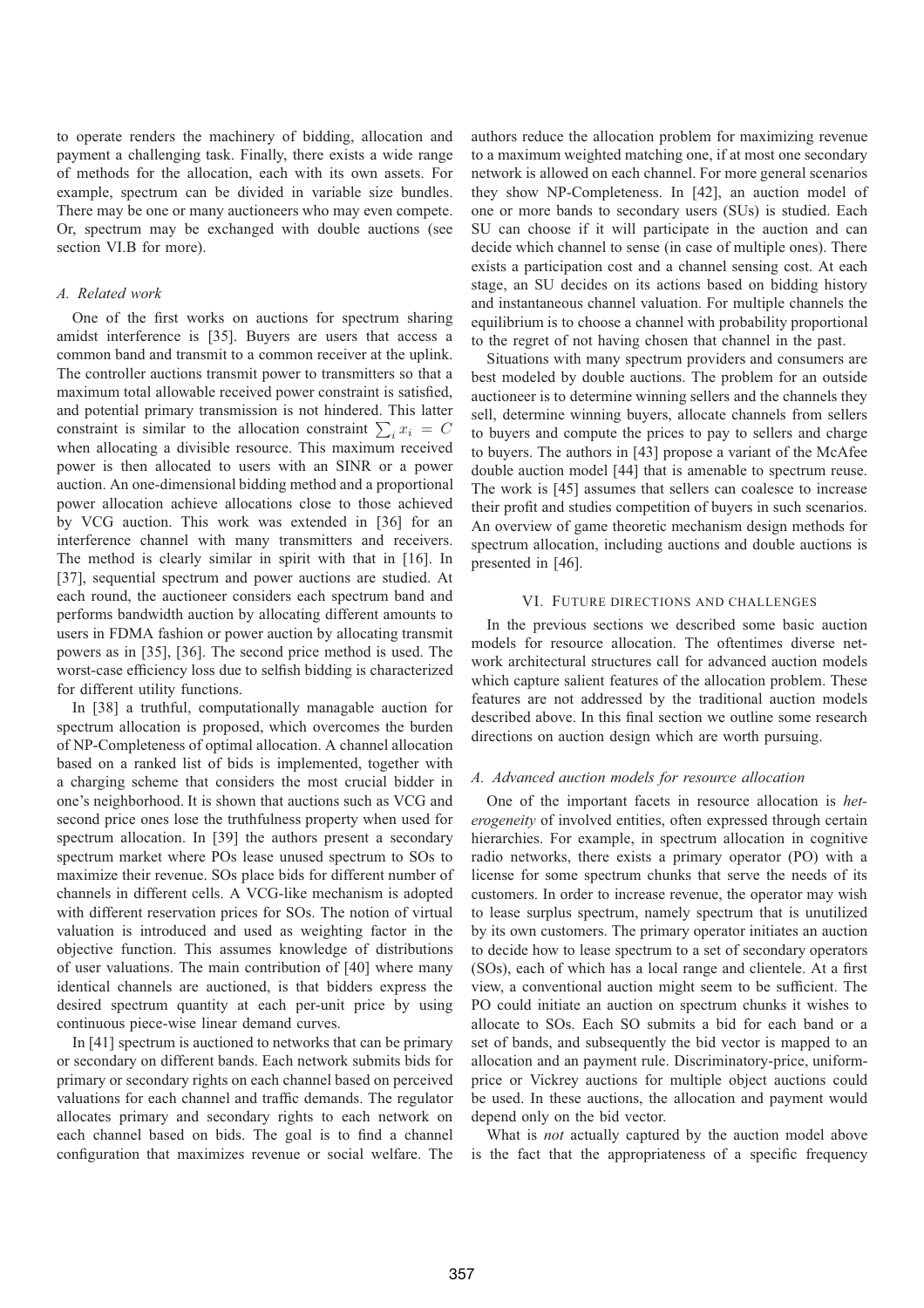allocation depends also on the *experience* of the end user which will be served by the SO through frequency allocation. In fact, since end users served by the SO will most likely be clients of the PO as well, the PO would like to devise an auction that considers *user feedback* besides SO valuations. If viewed within the classical auction model, this enhanced model corresponds to one where auctioned items are not simply allocated to one of the bidders, but they are used or sold further. In other words, there exists an end-user *substrate* in addition to the auctioneer and the bidder substrates, and feedback from the user substrate is important to consider.

Clearly, it would not make much sense to allocate a frequency to a SO which would in turn assign it to a user for which the specific frequency is of low quality, either due to interference from excessive frequency reuse or due to limited range of that SO. The frequency allocation should *modulate* the SO bid with user experience. With an appropriate frequency selection, end users would be satisfied and willing to use the PO for other services as well. The PO would benefit if users preferred him instead of other POs. The SO would also benefit if users with a freedom of choice selected him over other SOs. This versatility of users to select among several SOs gives yet another degree of freedom to the user and an interesting twist to the problem. In addition, novel concepts of efficiency might need to be defined in that case.

Other instances of hierarchical resource allocation paradigms emerge in the case of leasing of excess storage space by a storage facility operator to a set of interested proxy parties which themselves need to serve their clients. In general, any instance of resource allocation where involved entities reside in different substrates that interact with each other falls within context of this model.

#### *B. Double auctions*

In autonomic networks comprising self-interested nodes, each with different needs and utilities, each entity has some resource in its possession and engages in transactions with others to achieve its objectives. The migration from classic allto-one client-server architectures to decentralized multi-party interaction creates the need for regulating resource exchange through certain rules, in much the same way rules are devised to guide the economic market to desirable operating points. In such network settings, each node can be at the same time resource provider and consumer. For example, in cognitive radio networks, service providers with relatively low spectrum demand from their users may wish to sell surplus spectrum to other providers, which are themselves in need of spectrum due to higher demand. In peer-to-peer overlay networks, peers use their access link bandwidth to download content from other peers or to let other peers upload content from them. The traded resource is link bandwidth or equivalently service time. Whenever a peer does not have high content demands, it may lease link bandwidth to others which are interested in content that the peer has. Along the same lines, energy, power, storage space or CPU speed resources can be traded. At a macroscopic

level, the goal is to match spatiotemporally varying demand and supply patterns by resource trading.

In *double auctions*, potential buyers contend to obtain resources by placing bids to several sellers. They may place different bids to different sellers for different goods. Sellers that wish to sell (part of) their resource announce ask bids at which they sell it. Multiple sellers compete to attract buyers to buy their resource. Efficient and viable network operation relies precisely on node synergy and multi-lateral resource trading. Nodes face the dilemma of devoting their limited resource to their own benefit and thereby directly gaining utility, versus acting altruistically, with the anticipation to be aided themselves when they need to. For instance, in wireless ad-hoc networks, nodes use their limited battery energy to transmit their own traffic to the next hop en route to the destination or to forward other nodes' traffic to their respective next hop. The underlying scarce resource is energy. A node clearly benefits only if it uses its energy to transmit its own traffic.

The main challenge is to understand the dynamics of interactions of multiple entities and to manage a large volume of resource requests across several geographic areas by opportunistically exploiting spectrum surpluses and needs. In this way, resource supply and demand will be multiplexed in time and space to achieve best resource utilization. First, designing appropriate double auction models entails devising contention resolution schemes through novel allocation and payment methods for selling and buying resources. In double auctions, there exist multiple buyers and sellers, and therefore attempting to maximize revenue for all is likely to lead to a tragedy of commons. Instead, what is needed is a careful reconsideration of the *properties* of the operating points and the real-life scenarios that they capture. For instance, *resource reciprocity* is a meaningful such property which should be reflected by the operating point. Second, the *interdependent provider and consumer roles* and the way the one restrains the other need to be taken explicitly into account. That leads to an inherent constraint imposed in buying and selling resource and has repercussions in bidding strategies for buying and selling items. A first attempt to understand the dual provider-consumer role through double auctions appeared in [47].

Furthermore, *behavioral profiles* of involved entities need further study. Risk-averse, risk-neutral or risk-seeking entities lead to different resource exchanges and operating points. The impact of the portion of risk-averseness or risk-neutrality needs to be studied. Another interesting question concerns the impact of knowledge about the risk of some entities onto strategic behavior of others.

### *C. Negotiation and trading mechanisms*

Auction mechanisms involve a seller and multiple buyers. There exists limited interaction among the seller and buyers and no interaction among buyers. These constraints can be relaxed if we allow negotiation. Different parties that engage in negotiation have conflicting interests, and the goal is to reach a mutually desirable resource sharing regime. The entities